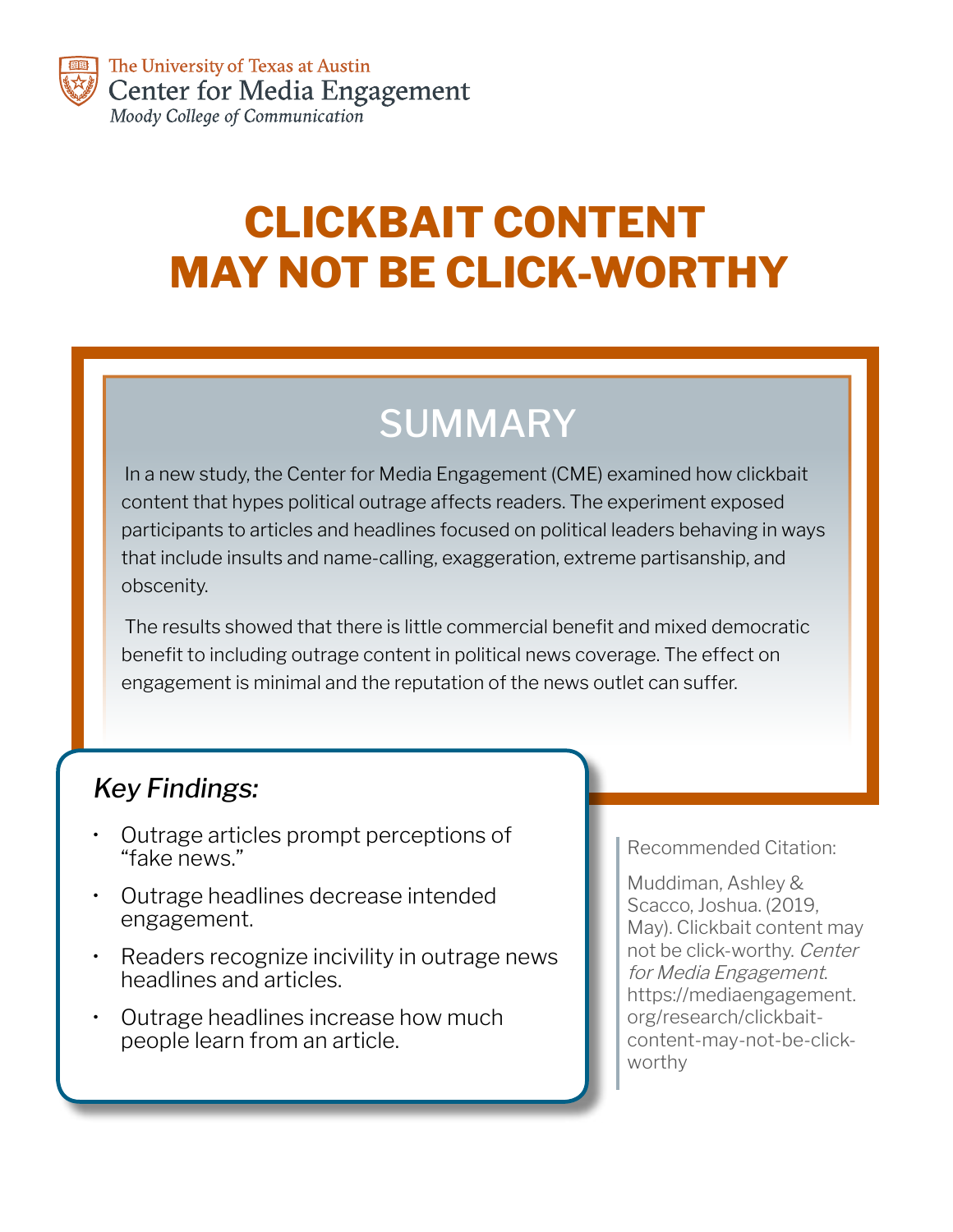Newsrooms have employed a variety of strategies to engage audiences in today's highly competitive digital news environment.<sup>1</sup> In an earlier study about <u>clickbait</u>, we found that headlines using a question made audiences *less* likely to engage.

Here, we examine another type of clickbait content: outrage news. This type of news covers emotional content, such as insults and name-calling, verbal sparring, exaggeration, extreme partisanship, and obscenity. $^2$  In this study, we look at whether news coverage that emphasizes this type of outrageous behavior by political leaders can engage or disengage news audiences.

To determine the effects of outrage coverage, we asked 1,535 study participants to read news headlines and articles about either immigration or banking regulation. The articles were attributed to a fictional news source called *The News Beat*. Participants viewed an outrage or non-outrage news headline and an outrage or non-outrage news article. They were then asked to answer questions about the news article and source.

| <b>Non-Outrage Content</b>                          | <b>Outrage Content</b>                                            |  |
|-----------------------------------------------------|-------------------------------------------------------------------|--|
| Complex immigration deal is prompting<br>discussion | Bitter immigration fight no closer to ending                      |  |
| Fed chair says banking regulations good<br>enough   | Fed chair slams critics, says banking<br>regulations tough enough |  |

## *WHAT WE FOUND*

#### #1: Outrage Articles Prompt Perceptions of "Fake News"

Articles focused on politicians yelling at each other and refusing to make progress on issues made people more likely to agree with the statement that *The News Beat* could be "fake news."<sup>3</sup>

One consequence of outrageous political behavior that others have documented is that it can decrease trust.<sup>4</sup> In our study, we found evidence that this is also the case when newsrooms *cover* that outrageous behavior.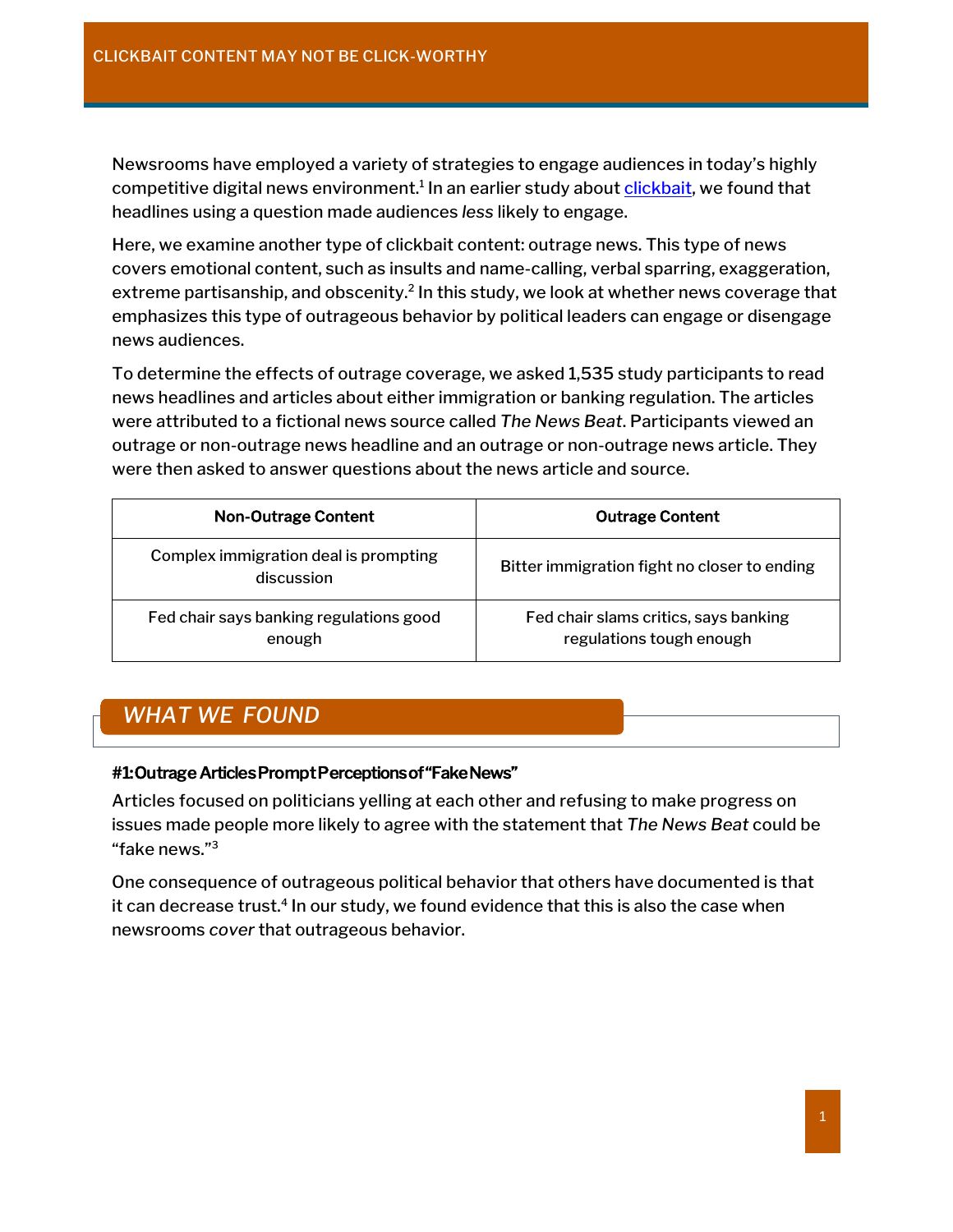

#### *The News Beat* could be Fake News

Data from the Center for Media Engagement Notes: Average scores for people who read an outrage article compared to people who read a non-outrage article. Higher scores indicating more agreement with the statement "*The News Beat* could be Fake News." The difference was significant (*p* < .05).

We found similar, though weaker, results when we asked participants about other types of news credibility. Participants were somewhat more likely to say that non-outrage articles were more credible, generally, and more trustworthy and believable, specifically, than outrage articles. 5



### Credibility of *The News Beat*

#### Data from the Center for Media Engagement

Notes: Average scores for people who read an outrage article and people who read a nonoutrage article. Higher scores indicating more perceptions of credibility. The differences between those who read outrage and non-outrage articles for each characteristic were marginally significant (*p* < .10).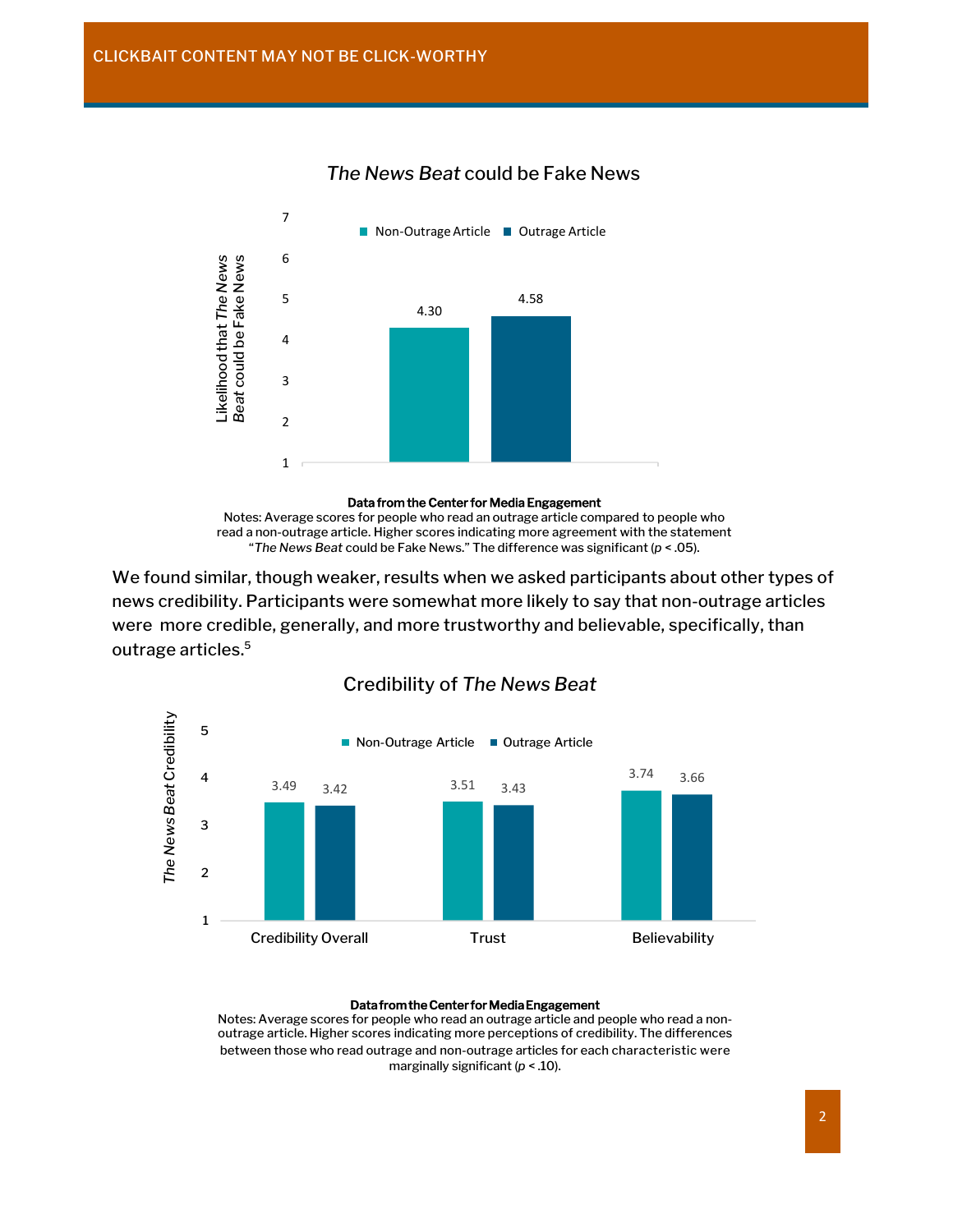#### #2: Outrage Headlines Decreased Intended Engagement with News

Some newsrooms lean toward outrage content due to the belief that negative news will draw audience attention.<sup>6</sup> We find evidence that, at best, it does not increase intended engagement, and, at worst, backfires.

This study tracked two types of engagement. The first involved intent to engage with a news article.<sup>7</sup> Participants who saw outrage headlines were less likely to want to engage with the article.<sup>8</sup> When participants read an outrage headline, they were less likely to say they would click or comment on the article, pay for the article, or even return to the news site.<sup>9</sup>



#### Intended Engagement with *The News Beat*

#### Data from the Center for Media Engagement

Notes: Average scores for people who read an outrage headline and people who read a non-outrage headline. Higher scores indicating more intended engagement. The differences between those who read outrage and non-outrage headlines were significant (*p* < .05) for all items shown here.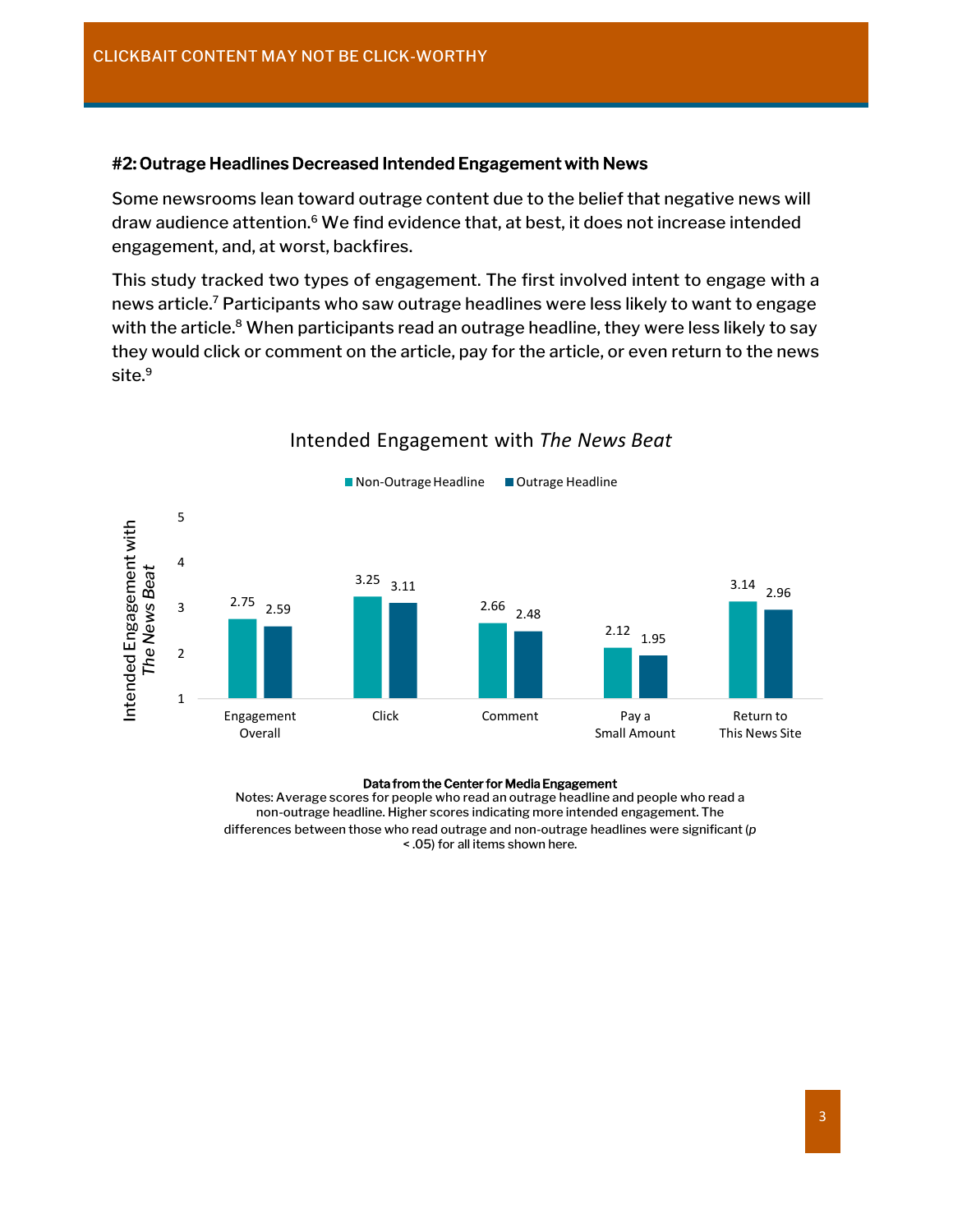

#### The News Beat Engagement with Community Interests



Second, we measured whether participants perceived that the news organization (i.e. The News Beat) was engaged with their community. CME has examined this perception in [previous work.](https://mediaengagement.org/research/public-sources-and-journalists/) Participants were asked whether The News **Beat: understands concerns** that people like me have, is concerned with my interests, reflects my perspective in its coverage, etc. We found that perceptions of newsroom engagement were worse with outrage content. Outrage

headlines prompted readers to think that the news source was less engaged with the interests of their communities.10

#3: News Audiences Recognize Incivility in Outrage Headlines

and Articles

Previous research has suggested that people perceive outrage content as uncivil, and that these perceptions of incivility can decrease news engagement.<sup>11</sup> Given this, we asked participants how uncivil—that is, how rude, uncivil, hostile, emotional, agitated, quarrelsome,



Perceived Incivility in News Content

#### Data from the Center for Media Engagement

Notes: Average scores for people who read an outrage article or headline and people who read a non-outrage article or headline. Higher scores indicating more perceived incivility. The differences were significant ( $p$  < .05).

uncooperative, uncompromising, and exaggerated—they perceived the news content to be. The result was that readers perceived outrage articles and headlines to be more uncivil than non-outrage articles and headlines.<sup>12</sup>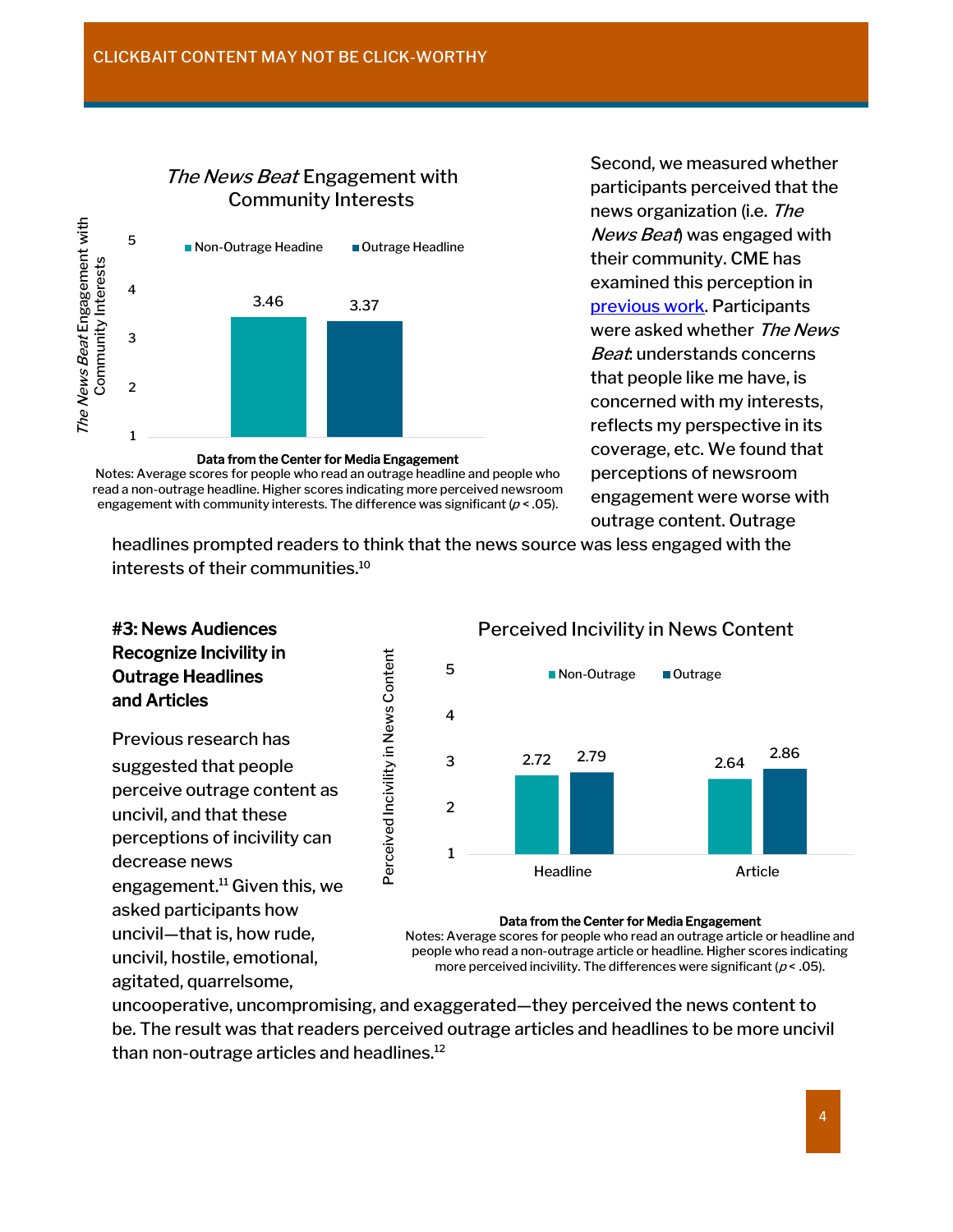#### #4: Outrage Headlines Help People Remember Facts from News Articles

We also considered readers' ability to remember facts from outrage and non-outrage articles. After reading the articles, participants were asked three questions about facts from the piece. When shown an outrage headline, they remembered more of the article facts than when they read a non-outrage headline.<sup>13</sup> Even though outrage leads people to think more negatively about the news, it may simultaneously encourage them to pay more attention to the information.



#### News Facts Remembered

Data from the Center for Media Engagement Notes: Average scores for people who read an outrage headline and people who read a non-outrage headline. Higher scores indicate more correctly answered questions about facts mentioned in an article. The difference was significant (*p* < .05).

#### *CONCLUSIONS*

This experiment looked at how people respond to news that hypes political outrage, like describing political leaders as acting in emotional and uncivil ways. Although some news outlets may believe that outrage drives engagement, our results show that newsrooms should think twice when making political news content choices. In this second CME clickbait study, we find additional evidence that clickbait-oriented content may not be so click-worthy after all, particularly when it comes to hard news and political content.

From a democratic perspective, it is concerning that people rate the news less credible when it uses outrage. Yet it is the case that individuals may learn a bit more from news articles employing such tactics.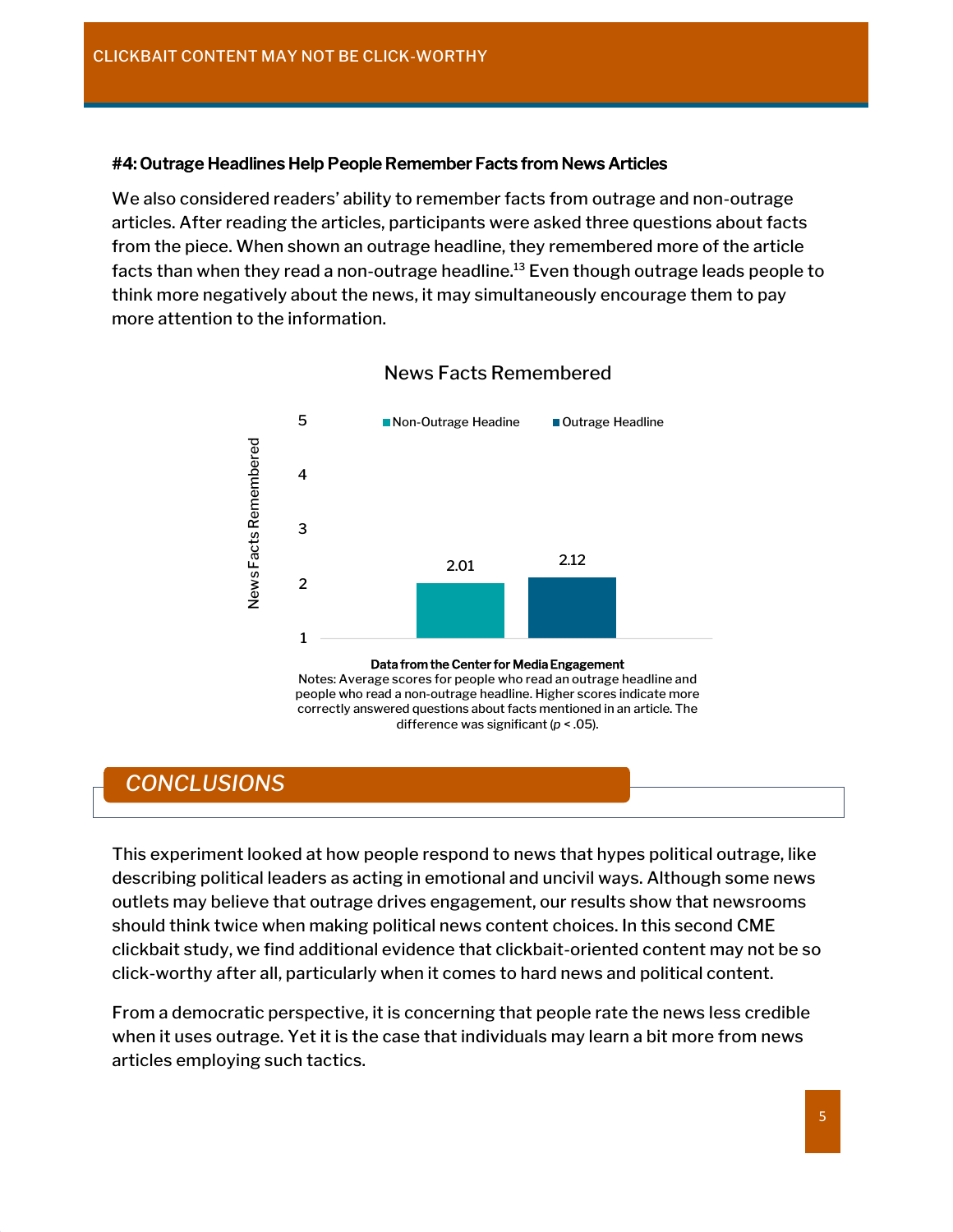There is little bottom-line benefit to emphasizing outrage content in political news. The reputation of a news outlet, including perceptions that it is engaged with community concerns, can suffer with little discernible effect on engagement. Although these effects are small, the experiment raises serious questions about the viability of engagement strategies that lean on outrage as an attention tool. At its worst, this type of content is adding to the narrative that legitimate news is "fake news."

## *METHOD*

For this experiment, 1,535 participants were recruited from the United States using Research Now (formerly Survey Sampling International) in May 2018. Participant demographics were matched to the population of U.S. Internet users, according to benchmarks provided by the Pew Research Center.

Characteristics of Participants Compared with the U.S. Internet Population

|                     | U.S. Internet<br>Population | <b>Final Sample</b> |
|---------------------|-----------------------------|---------------------|
| Gender              |                             |                     |
| Male                | 49%                         | 48%                 |
| Female              | 51%                         | 52%                 |
| Race / Ethnicity    |                             |                     |
| White, non-Hispanic | 63%                         | 58%                 |
| Black, non-Hispanic | 11%                         | 13%                 |
| Hispanic            | 16%                         | 14%                 |
| Age                 |                             |                     |
| 18-29               | 23%                         | 23%                 |
| 30-49               | 37%                         | 40%                 |
| 50-64               | 26%                         | 27%                 |
| $65+$               | 13%                         | 10%                 |
| Education           |                             |                     |
| <b>HS</b> or less   | 36%                         | 26%                 |
| Some College        | 32%                         | 42%                 |
| College +           | 32%                         | 32%                 |
|                     |                             |                     |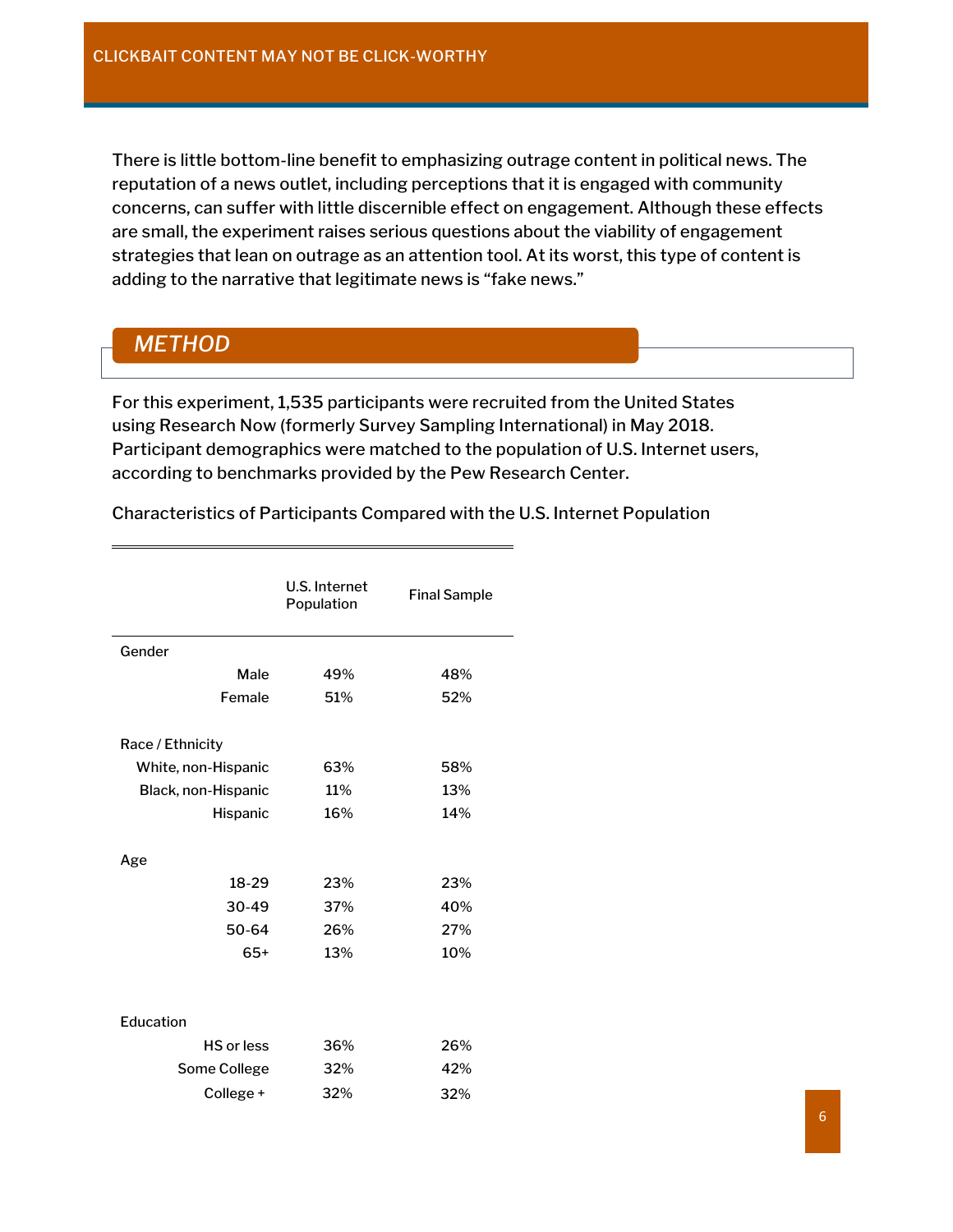| Income             |     |     |
|--------------------|-----|-----|
| Less than \$30K    | 27% | 28% |
| \$30-50K           | 17% | 22% |
| \$50-75K           | 14% | 21% |
| Greater than \$75K | 33% | 29% |
|                    |     |     |

Note: U.S. Internet population is based on data from Pew Research Center when data were collected in fall 2016.

Participants clicked on a link to the online study, read a consent form, and were randomly assigned to one of eight experimental conditions. The experimental conditions varied according to a 2 (outrage headline) x 2 (outrage article) x 2 (topic) experimental design.

First, the groups varied by outrage headline: whether the headline emphasized heightened conflict, tense interactions among politicians, and strong emotions ("Fed chair slams critics, says banking regulations tough enough" and "Bitter immigration fight no closer to ending") or took a less emotional approach to the same topics ("Fed chair says banking regulations good enough" and "Complex immigration deal is prompting discussion"). Content perceptions were pre-tested via Mechanical Turk.<sup>1</sup><sup>4</sup>

Second, the groups varied by outrage article: whether the article emphasized verbal fighting among political leaders, partisan gridlock, and overall disrespect or not. For instance, the outrage articles included the sentences, "Don't spew that stuff on me – This bullcrap you guys throw out here really gets old after a while" and "Sen. Brown accused Sen. Hatch of 'debasing the country.'" The non-outrage articles included lower levels of conflict and less emotional exchanges between political leaders. For example, the nonoutrage articles included the statements, '"Immigration is on the agenda. You guys know we will get to it soon" and "Sen. Brown stated Sen. Hatch was 'losing focus.'" Content perceptions were pre-tested via Mechanical Turk.<sup>1</sup><sup>5</sup>

Finally, we also varied the issue of the article topic. We chose a more salient issue and a less salient issue for the article topics using Gallup polling data on perceptions of the "most important problem." For a salient issue, we chose immigration. In May 2018, 10 percent of Gallup respondents reported that immigration was the most important problem facing the United States, making it the second most important problem behind general dissatisfaction with government. For a non-salient issue, we chose banking regulations. Although the economy consistently appears on the most important problems list, banking, specifically, did not appear on the list in May 2018 or in the months leading up to the experimental analysis. The results presented in this report did not significantly differ by article topic.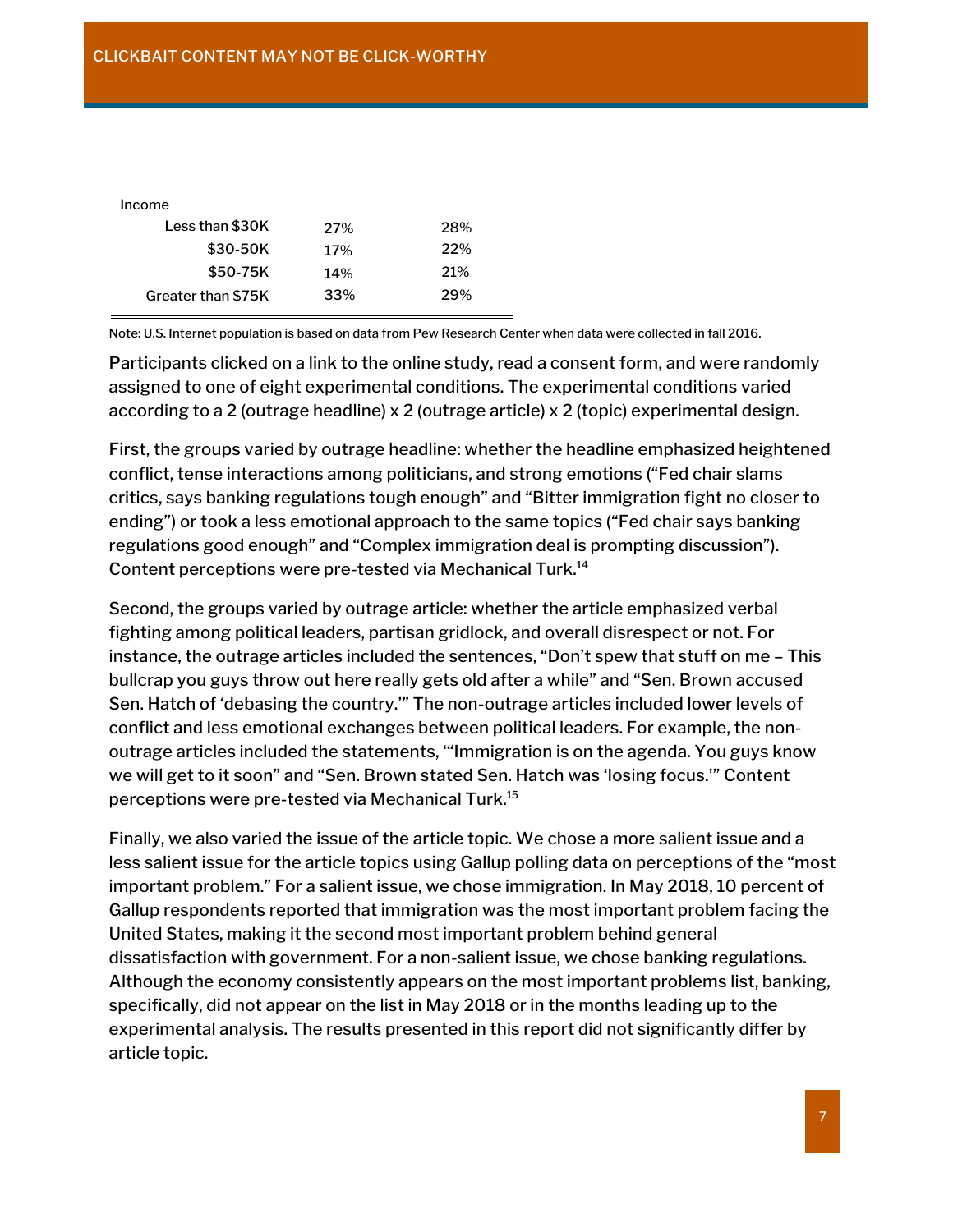No matter the condition, participants were first shown a headline and lede sentence and told that they would be reading the associated news story on the next page. When they clicked to the next page, they viewed an experimental news article.<sup>16</sup> The article was programmed to look and act like a live news article webpage and was embedded in the questionnaire to enhance the authenticity of the article. After reading the article, participants answered questions about the credibility of the news source, the likelihood that they would engage with news content, and their belief that the news source engaged with community interests. Participants also responded to questions about facts that appeared in the article. After answering these questions, participants reported their perceptions of incivility in the news content. The study ended after participants provided demographic and political background information.

<sup>3</sup> A two-tailed t-test indicated a significant difference in agreement with the statement "*The News Beat* could be fake news" between participants who read a non-outrage news article and participants who read an outrage news article [*t*(1549) = -3.633, *p*  $< 0.011$ .

<sup>4</sup> Work examining the effects of incivility in politics and news has, for instance, found that uncivil exchanges among political candidates can decrease political trust and that uncivil online news comments can prompt audiences to think more negatively about a news organization. See the following for more details: Mutz, D. C., & Reeves, B. (2005). The new videomalaise: Effects of televised incivility on political trust. *American Political Science Review*, *99*(01), 1–15. http://doi.org/10.1017/S0003055405051452; Searles, K., Spencer, S., & Duru, A. (forthcoming). Don't read the comments: the effects of abusive comments on perceptions of women authors' credibility. *Information Communication and Society*. http://doi.org/10.1080/1369118X.2018.1534985; Tenenboim, Ori, Chen, Gina Masullo, & Lu, Shuning. (2019, January). Attacks in the comment sections: what it means for news sites. Center for Media Engagement. https://mediaengagement.org/research/attacks-in-the-comment-sections

<sup>5</sup> A series of two-tailed t-tests indicated marginally significant differences in some perceptions of news source credibility between participants who read a non-outrage news article and participants who read an outrage news article. There was a marginally significant difference in overall perceptions of credibility, a measure averaging responses to a variety of credibility items [Do you think *The News Beat* is: trustworthy, believable, biased, fair, objective, honest, balanced, accurate, tells the whole story, helps society, *t*(1528) = 1.90, *p* = .06]. There were also marginally significant differences in two of the individual credibility items: trustworthy [*t*(1557) = 1.68, *p* = .09] and believable [*t*(1548.74) = 1.71, *p* = .09].

<sup>6</sup> Shoemaker, P. (1996). Hardwired for news: Using biological and cultural evolution to explain the surveillance function. *Journal of Communication*, *46*(3), 32–47. http://doi.org/10.1111/j.1460-2466.1996.tb01487.x

<sup>7</sup> We also unobtrusively tracked actual comments, likes, and shares on the digital article. Outrage in the headline and article did not significantly increase or decrease these engagement behaviors, providing more evidence that outrage content does not necessarily prompt the desired engagement with news.

<sup>8</sup> Participants were asked to report, now that they read the news content, how unlikely or likely they would be to engage in a series of actions: click on a similar headline, like or favorite the article, share or tweet the article, leave a comment in the comment section, talk to someone about the article, pay a small fee for this article, and return to this news site. Responses to these items were averaged to create an "intended engagement" measure, with higher averages indicating more engagement. A twotailed t-test indicated a significant difference in intended engagement between participants who read a non-outrage headline and those who read an outrage headline [*t*(1523) = 2.90, *p* < .01].

<sup>9</sup>A series of two-tailed t-tests indicated significant differences in intended engagement with some of the specific intended engagement items. For clicking on a similar headline [*t*(1538) = 2.15, *p* < .05], commenting in the comment section [*t*(1540) = 2.64, *p* < .01], paying a small feel for the article [*t*(1542) = 2.50, *p* < .05], and returning to the news site [*t*(1539) = 2.93, *p* < .01], non-outrage headlines prompted significantly more engagement than outrage headlines. The other individual measures of intended engagement (like/favorite, share, and talk) indicated only marginally significant differences at the *p* < .10 level.

<sup>1</sup> See, for discussion, Kilgo, D. K., Harlow, S., García-Perdomo, V., & Salaverría, R. (2018). A new sensation? An international exploration of sensationalism and social media recommendations in online news publications. *Journalism*, *19*, 1497–1516. http:// doi.org/10.1177/1464884916683549; Stroud, N. J. (2017). Attention as a valuable resource. *Political Communication*, *34*(3), 479– 489. http://doi.org/10.1080/10584609.2017.1330077

<sup>2</sup> Kilgo et al. (2018); Sobieraj, S., & Berry, J. M. (2011). From incivility to outrage: Political discourse in blogs, talk radio, and cable news. *Political Communication*, *28*(1), 19–41. http://doi.org/10.1080/10584609.2010.542360